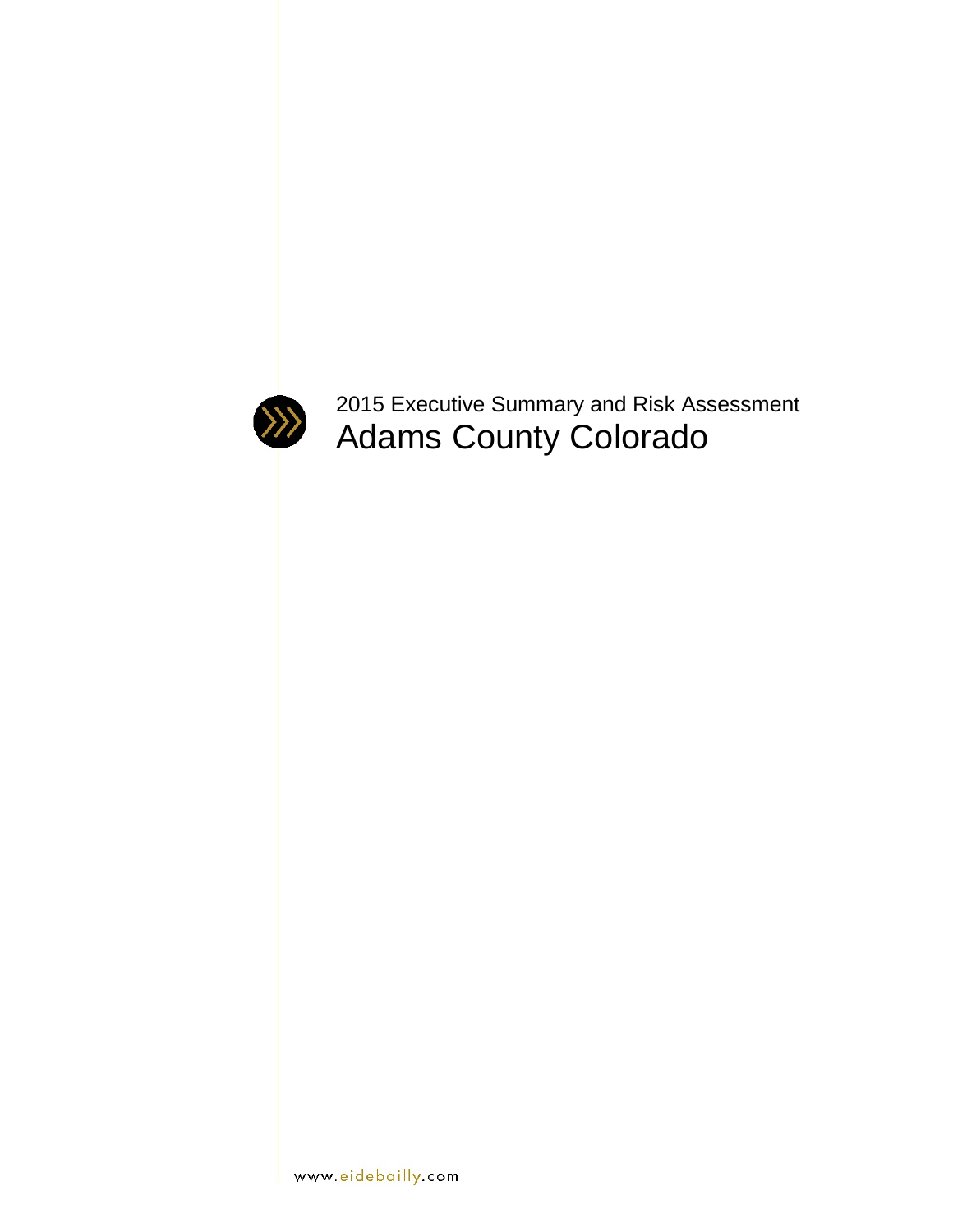# Adams County Colorado<br>2015 Executive Summary and Risk Assessment<br>Table of Contents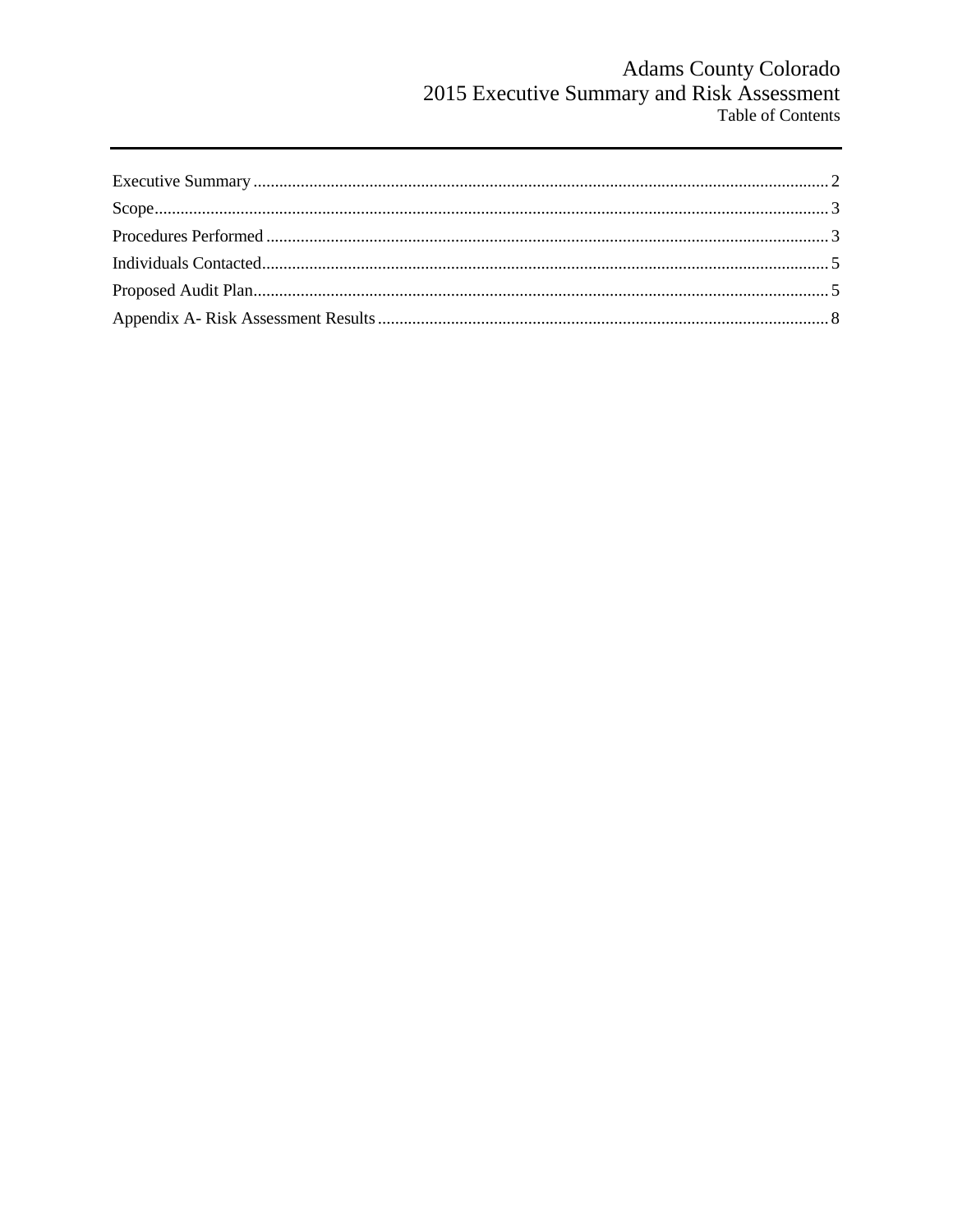### **Executive Summary**

Internal Audit departments operate using guidance provided by the International Professional Practices Framework (IPPF) published by the Institute of Internal Auditors. Standards of the IPPF address planning and indicate that risk-based plans should determine the priorities of the internal audit activity, consistent with the organization's goals. The internal audit activity's plan of engagements must be based on a documented risk assessment, undertaken at least annually. The input of senior management and the board must be considered in this process.

With the issuance of RFP 2014.403, Proposal for Internal Auditor Services, our proposal dated October 21, 2014 and the Purchase of Service Agreement signed February 3, 2015, Adams County changed its internal auditor services agreement and vendor to Eide Bailly, LLP. We were hired as part of the Adams County team to provide consulting/special projects as well as risk assessments/internal audits for top management with final reporting and approvals by the Board of County Commissioners. The following report outlines our special projects and risk assessment update process to date. We also included the proposed audit plan for 2015, which may include follow up projects from your previous internal auditors based upon our risk assessment updates. Department directors and elected officials provided input as part of the risk assessment process to ensure key risks were captured for each function within the County.

The risk assessment process is not an exact science. The majority of risks are self-reported by the director and staff of the respective function. While every risk and its associated ranking are thoroughly discussed with the risk's owner, no audit procedures are performed to validate the rankings (thorough audit procedures will be developed and performed as part of the individual audits proposed as a result of this report). The audit team applies professional judgment and experience to determine the final risk rankings.

**It is very important to note that risks are written as if they are occurring. Readers should not assume the noted risk actually exists or that the function is deficient in any way.** The purpose of the risk assessment is to develop an audit plan, not to report problems with current operations. In contrast, the purpose of an internal audit is to evaluate and conclude on the adequacy and effectiveness of operations and internal controls through interviews, review of documentation, testing, and other detailed procedures. A countywide risk assessment does not validate data or go into the same level of detail as an internal audit and should not be viewed as such.

As a result of the risk assessment process and our interviews and updates to date, the following areas were identified for internal audit in 2015/2016, in order of risk assessed:

- 1. Assessor
- 2. Clerk & Recorder
- 3. Finance
- 4. Sheriff
- 5. Coroner
- 6. Treasurer

In addition to function-specific audits, our proposed 2015/2016 audit plan provides for time to maintain the internal audit function at Adams County, perform an on-going entity-wide risk assessment as outlined in this report, follow up on completion of management actions, and address specific additional concerns which may arise during the year. Our complete proposed audit plan, including the results of specific agreed upon procedures projects is included as Figure 4 on page 8 of this report.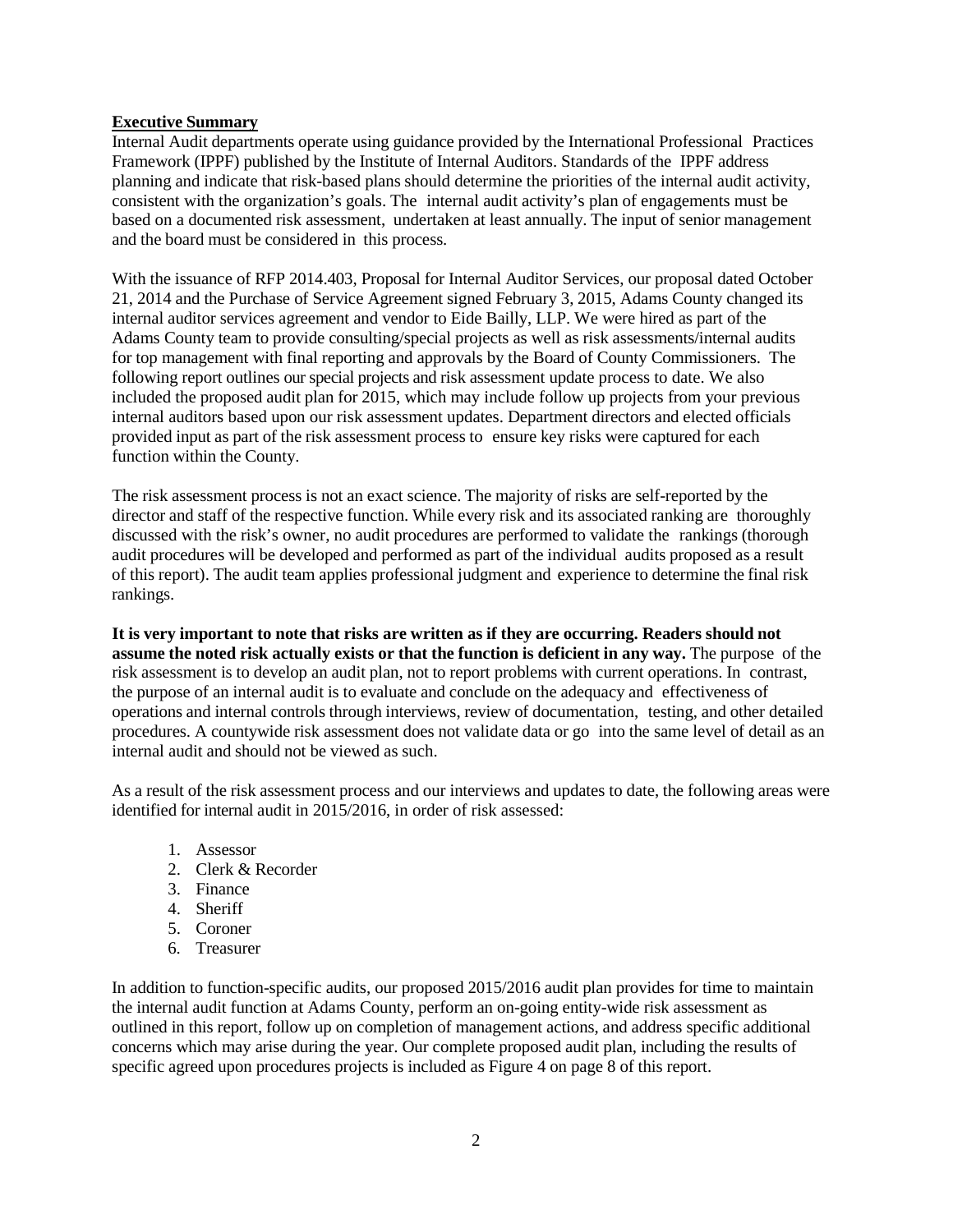# **Objective**

The Adams County Internal Audit function was established through a resolution adopted by the Board of County Commissioners in May 2011 and updated January 6, 2015. A risk assessment is performed as part of any internal audit function, the objective of which is to determine the risks to the organization and develop an appropriate risk-based audit plan.

# <span id="page-3-0"></span>**Scope**

The scope of our risk assessment update included all departments and elected offices within Adams County. The previous risk assessment also included the Public Trustee (appointed by the Governor). The County Commissioners established the scope of internal audit to include all activities with financial risk; in other words, activities that have a direct impact on the county-approved budget. We considered additional risk factors (legal/regulatory, operational, and reputational) at the specific request of the individual department directors or elected officials.

### <span id="page-3-1"></span>**Procedures Performed**

We performed the following procedures to complete our risk assessment:

- 1. Presentation of methodology to directors/officials interviewed- Upon inception of the internal audit function in 2015, our risk assessment methodology and procedures were presented to all department directors and elected/appointed officials that we met with to promote consistency within the process across all operating entities. For the 2015 and subsequent risk assessments, we will present our methodology to any newly interviewed and/or elected officials or newly hired department directors.
- 2. Solicitation of risks- Each director/official was asked to review the goals/responsibilities of their function and risks to accomplishing these goals/responsibilities. For each risk, respondents were instructed to rank the magnitude of impact and likelihood of occurrence.

**Magnitude of impact** assesses the severity of the risk, assuming it were to occur, using rankings of high, medium, and low.

**Likelihood of occurrence** assesses the chance the risk will come to fruition, regardless of the severity of the risk, using rankings of probable, potential, and remote.

Risk rankings are further defined in Appendix A- Risk Assessment Results

- 3. Evaluation of risks- Internal Audit reviewed all completed risk assessments in conjunction with the function's goals/responsibilities, information available on the function's internet/intranet sites, and Internal Audit's experience with government operations. Additional risks or changes to risk rankings were proposed when deemed appropriate.
- 4. Departmental interviews- Internal Audit held individualized risk assessment sessions with each elected official and department director, listed below (*Figure 2, Page 5*). Internal Audit also met with top management and elected officials to obtain their input regarding updates to the 2015 risk assessment. The purpose of these meetings and contacts was to clarify responses submitted in the self-assessment, review and revise risk rankings as necessary, and discuss additional risks proposed by Internal Audit.
- 5. Validation of risks- To ensure risks and associated rankings were appropriately captured, top management was provided copies of the final risks/rankings and given the opportunity to propose additional changes.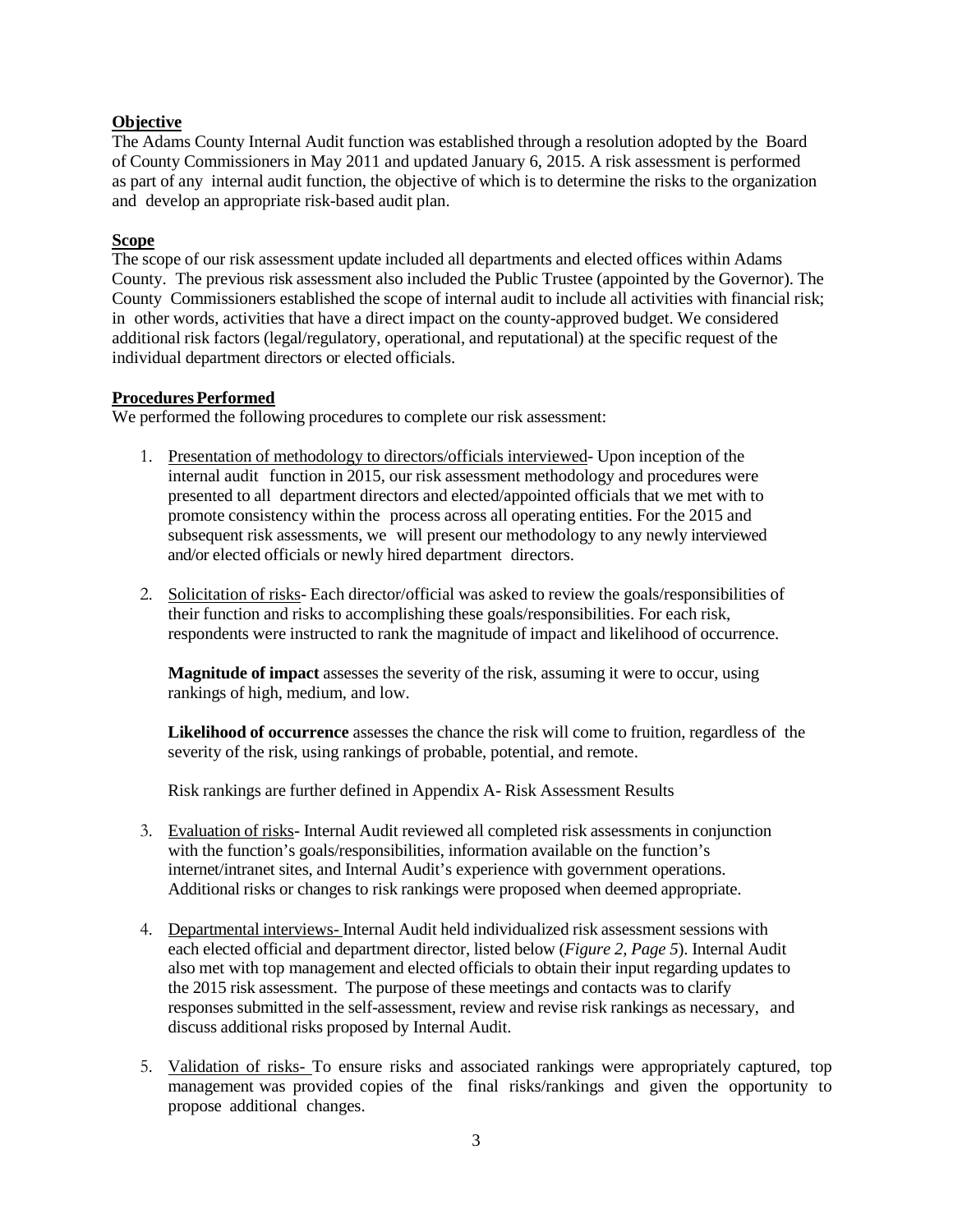6. Consolidation of risks- Upon completion of the risk validation process, risks from each function were consolidated into a master risk assessment covering the entire county (see Appendix A - Risk Assessment Results). We assigned risk rankings numerical weights as presented in *Figure 1: Risk Rankings*:

|  | Figure 1: Risk Rankings |  |
|--|-------------------------|--|
|  |                         |  |

| Magnitude | Likelihood |
|-----------|------------|
| Rankings  | Rankings   |
| High      | Probable   |
| Medium    | Potential  |
| Low       | Remote     |

Financial magnitude was multiplied by the likelihood ranking to arrive at an overall raw risk score.

As discussed in the preceding scope section, some county officials and departments requested an expanded risk assessment scope to evaluate aspects of their operations with legal/regulatory, operational, and reputational risks. When all four categories of risk were considered, we multiplied the mathematical average of rankings in all four of the magnitude categories by the likelihood ranking to arrive at an overall raw risk score.

In addition to individualized risk rankings, we used initial 2014 budgeted expenditures as another factor in the risk assessment process. Risks associated with departments with larger budgets were given additional weight. Departmental budgets were summarized and given a "percent rank" in relation to other departments. This percent rank was added to the overall raw risk score as a "budgetary factor" to produce a final risk score.

Since Internal Audits were conducted at some Adams County departments during 2012 through 2014, we developed a "prior audit" factor which when applied, reduced the final risk score for the audited departments.

An additional weighting factor was integrated into the scores for the Assessor's Office. Weighted risk scores were doubled for the Assessor's Office, as this office refused to participate in the 2015 internal audit of the assessor's office property valuation adjustment process. This weighting factor accounts for the greater perceived risk associated with this scope limitation.

As the Internal Audit function continues to mature, overall risk scores in future years will likely include additional factors influencing risk such as the number of agreed upon management actions not completed. Such additional factors will help ensure that all functions receive adequate audit coverage, regardless of initial risk rankings.

7. Development of audit plan- We translated the final risk scores into relative rankings and sorted the scores in descending order. It is important to note that individual risk factors do not necessarily translate one for one into proposed audits. In some cases, the noted risk may be an inherent risk for which the County has no control over. In these cases, the County should be aware that the risk exists despite the fact that the risk cannot be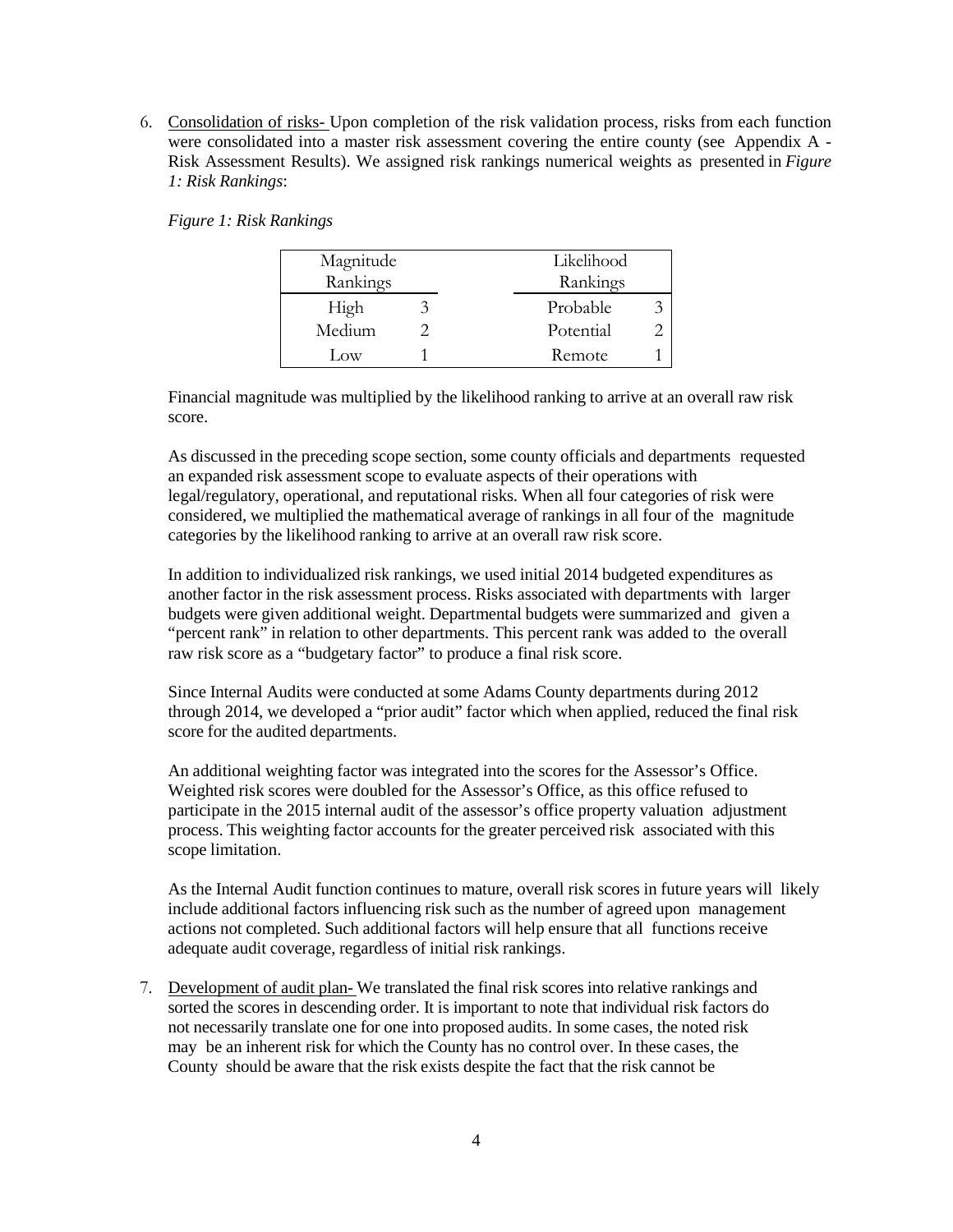addressed in an audit. In other cases, individual risks may not warrant a discrete internal audit and rather, are combined with other risks to produce a more comprehensive audit of the function. Further detail on the proposed audit plan is included in the "Proposed Audit Plan" section below.

- 8. Presentation of draft risk assessment and audit plan- This report, in draft format, was presented to top management for review and comment prior to formal adoption of the annual audit plan by the Board of County Commissioners in public hearing. While all comments were considered, Internal Audit, as an independent function reporting directly to the Board of County Commissioners, made the final decisions on risks, rankings, and proposed audits presented to the Board.
- 9. Approval of annual audit plan- As a final step in the risk assessment and audit planning process, the audits outlined in this report are presented to the Board of County Commissioners for final approval.

### <span id="page-5-0"></span>**Individuals Contacted**

Department Directors and elected/appointed offices were contacted for input into the updated risk assessment process to date. *Figure 2: Departmental Contacts* lists each function contacted, along with the function's respective leader. Internal Audit contacted each of these individuals as part of the updated risk assessment process. Additionally, the majority of functions included key members of their staff when providing input and feedback.

### *Figure 2: Departmental Contact*

Assessor's Office – Patsy Melonakis Clerk & Recorder – Stan Martin Commissioner's Office – Todd Leopold Deputy County Manager – Internal Services-Ed Finger Coroner's Office – Monica Broncucia-Jordan Sheriff's Office – Michael McIntosh Finance – Benjamin Dahlman Treasurer's Office – Brigitte Grimm

### <span id="page-5-1"></span>**Proposed Audit Plan**

Internal audit was set up with an annual budget affording approximately 800 annual audit hours. We have structured our special project and internal audit plan to fit within close proximity to this budget. The internal audit budget also includes audit hours to administer the audit function, update the risk assessment annually, and conduct follow up audits to determine if agreed upon management actions have been satisfactorily completed.

Based on the results of our updated risk assessment as presented in Appendix A: Risk Assessment Results, we propose the 2015 internal audit plan presented in *Figure 3: Proposed audit plan*. Our proposed audit plan was based on the risk assessment results and our knowledge of county government operations. This plan may be modified as necessary during the year to address immediate concerns or changing conditions. Specific timing of each audit engagement will be determined upon approval of the audit plan and coordination with auditees.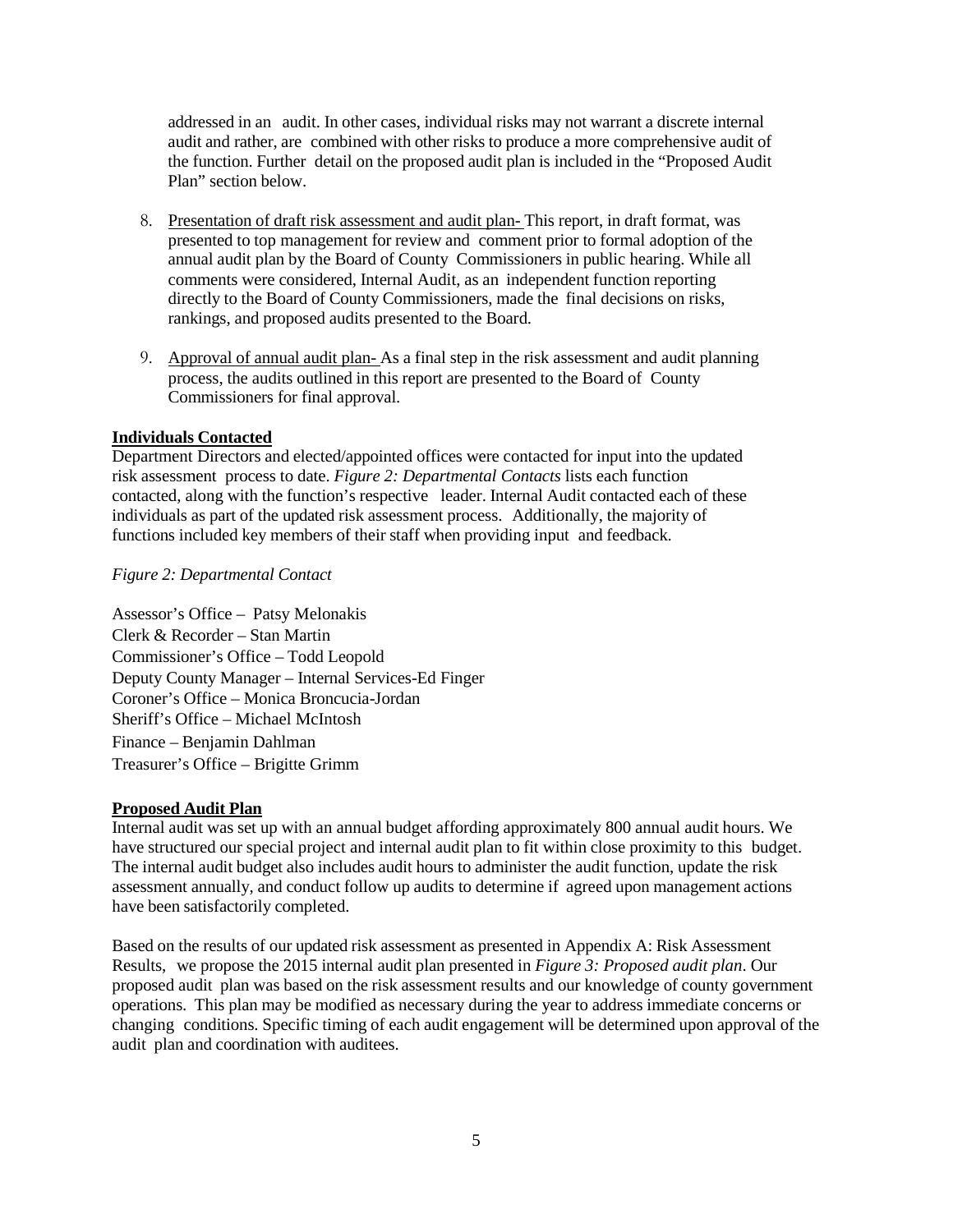*Figure 3: Proposed audit plan*

| 2015 Internal Audit Proposed Schedule                                                                                                                                                                                                                                                                                                                                                                                              | <b>Status</b>    | <b>Hours</b> |
|------------------------------------------------------------------------------------------------------------------------------------------------------------------------------------------------------------------------------------------------------------------------------------------------------------------------------------------------------------------------------------------------------------------------------------|------------------|--------------|
| 2015 Risk Assessment- Interviews with department directors/elected officials to<br>update risk assessment to evaluate risks to the County and develop the 2015/2016<br>internal audit plan.                                                                                                                                                                                                                                        | Complete         | 200          |
| 2016 - Assessor's office Review of departmental operations and<br>compliance with laws and regulations, specifically the process to assess<br>mobile home parks and resulting Board of Equalization hearings and<br>appeals process that have been denied the Office.                                                                                                                                                              | Denied<br>Access |              |
| 2015/2016 - Clerk & Recorder-Review of operations, internal controls,<br>segregation of duties and off-site cash collection sites.                                                                                                                                                                                                                                                                                                 | <b>TBS</b>       | 100          |
| 2015/2016 - Finance-Payroll analysis/strategy to determine best practices,<br>efficiencies and effectiveness in changing payment cycles and processes and<br>potential vulnerabilities with current planned timing.                                                                                                                                                                                                                | <b>TBS</b>       | 100          |
| 2016 – Sheriff – operational audits of the office, internal controls,<br>segregation of duties, search and seizure funds, commissary funds based<br>upon risks the Sheriff would like addressed.,                                                                                                                                                                                                                                  | <b>TBS</b>       |              |
| 2016 – Coroner – internal controls surrounding inventory collection,<br>safeguarding, reporting and releases to appropriate persons.                                                                                                                                                                                                                                                                                               | <b>TBS</b>       |              |
| 2016 - County Treasurer's Office- Follow up review of adequacy of internal<br>controls over financial operations, including receipt and disbursement of funds<br>and roll out of new treasury management system.                                                                                                                                                                                                                   | <b>TBS</b>       | 100          |
| 2016 – Community and Economic Development-Review of grants and internal<br>controls surrounding the compliance of those grants (policies, allocations and<br>sub-recipient monitoring) handled by grant managers in this department.                                                                                                                                                                                               | <b>TBS</b>       |              |
| 2015 Special Projects                                                                                                                                                                                                                                                                                                                                                                                                              |                  |              |
| Marijuana Lot Drawing We assisted with the conduction of the Marijuana Lot<br>Drawing held on January 27, 2015 for selection of applications for marijuana<br>establishments as outlined in the Adams County Board of County<br>Commissioner Resolution 2014-358 Approving Marijuana Regulation<br><b>Amendments in Unincorporated Adams County</b>                                                                                | Completed        | 100          |
| Stormwater Utility Fees We reviewed the internal controls surrounding the<br>billing process and tested the billing process and calculations before bills were<br>mailed to constituents of unincorporated Adams County related to the 2015<br>Stormwater Utility Fee billed in accordance with the Adams County Resolution<br>Establishing Rates, Fees and Addressing Credit and Appeal Policies and<br><b>Additional Details</b> | Completed        | 100          |
| 2015 - Stormwater Utility Fee Follow Up Process-to determine if internal controls as tested<br>were implemented and continuing to function as expected during the current live billing<br>process.                                                                                                                                                                                                                                 | <b>TBS</b>       | 50           |
| Administration-Time required to manage the internal audit function,<br>not otherwise associated with specific audits.                                                                                                                                                                                                                                                                                                              | Ongoing          | 50           |
| <b>Total budgeted hours-2015</b>                                                                                                                                                                                                                                                                                                                                                                                                   |                  | 800          |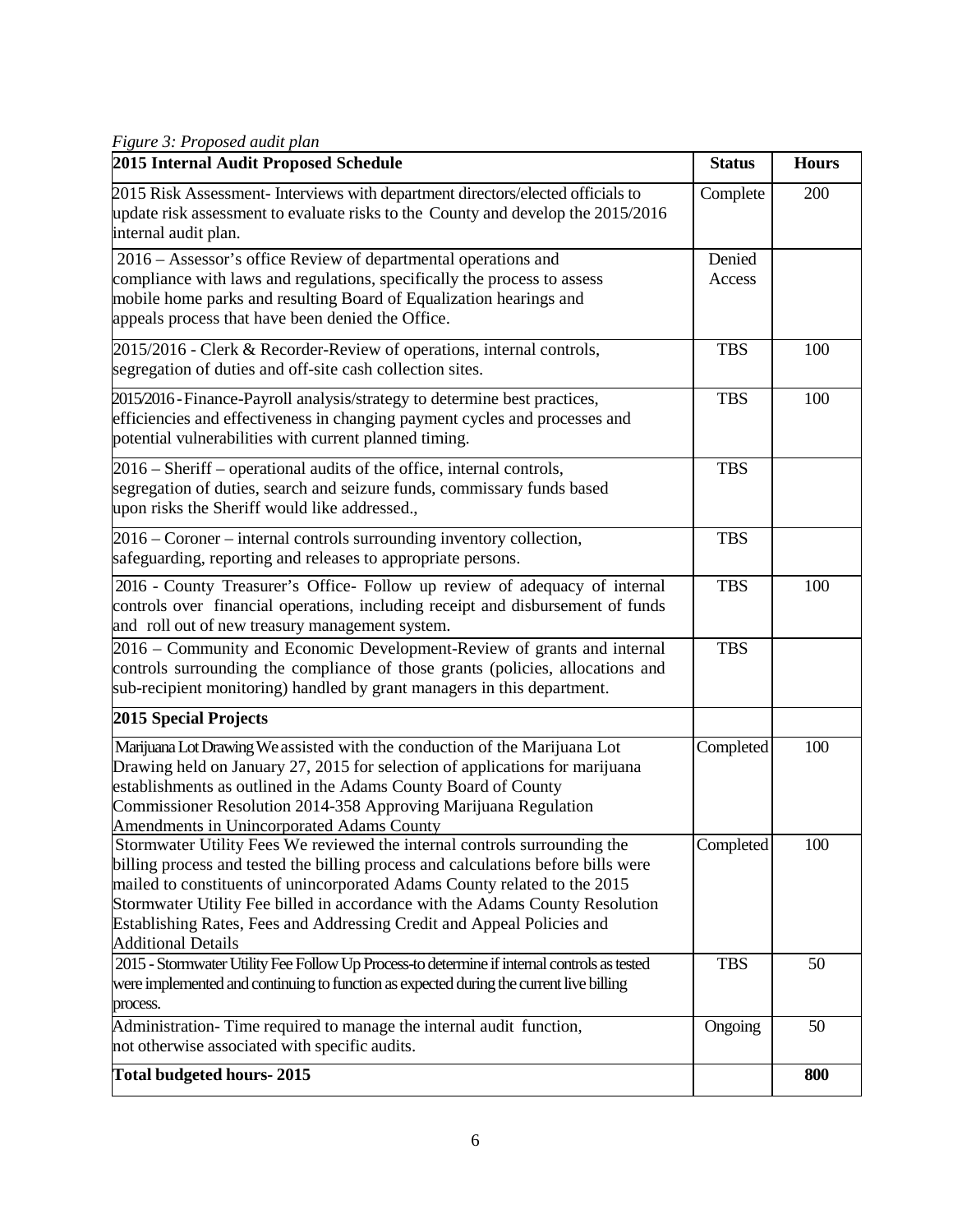In addition to our 2015 audit plan, potential audits tentatively planned for 2016 include the following:

- 1. 2016 Risk Assessment- Meet with department directors and elected officials to continue to update the risks/rankings identified in the 2015 risk assessment to develop the 2016 audit plan.
- 2. County Assessor's Office- Review adequacy of controls over property discovery and valuation. Note: Internal audit attempted to perform this audit in September 2015. At the time, our proposed visit/interview and audit program was rejected by the Assessor. We are proposing the same scope of work to be performed, upon agreement of the Assessor, who will have been in office for 1 year in January 2016.
- 3. Sheriff's Office Cash Collection Process- Review the process by which the Sheriff's Office collects cash for all major functions, such as payment of citations issued. Review to include internal controls over citation issuance and tracking processes, as well as collection of other receivables.
- 4. Coroner's Office Inventory in-take procedures-Review the process by which inventory is collected within the office, the accountability of the collection process, safeguarding of the inventory and eventual return of property to owners.
- 5. Grant audits within departments targeting the efficiency and effectiveness of managing the grant process against compliance and sub-recipient monitoring.
- 6. 2015 Follow Up- Review and testing of completion status of agreed-upon management actions.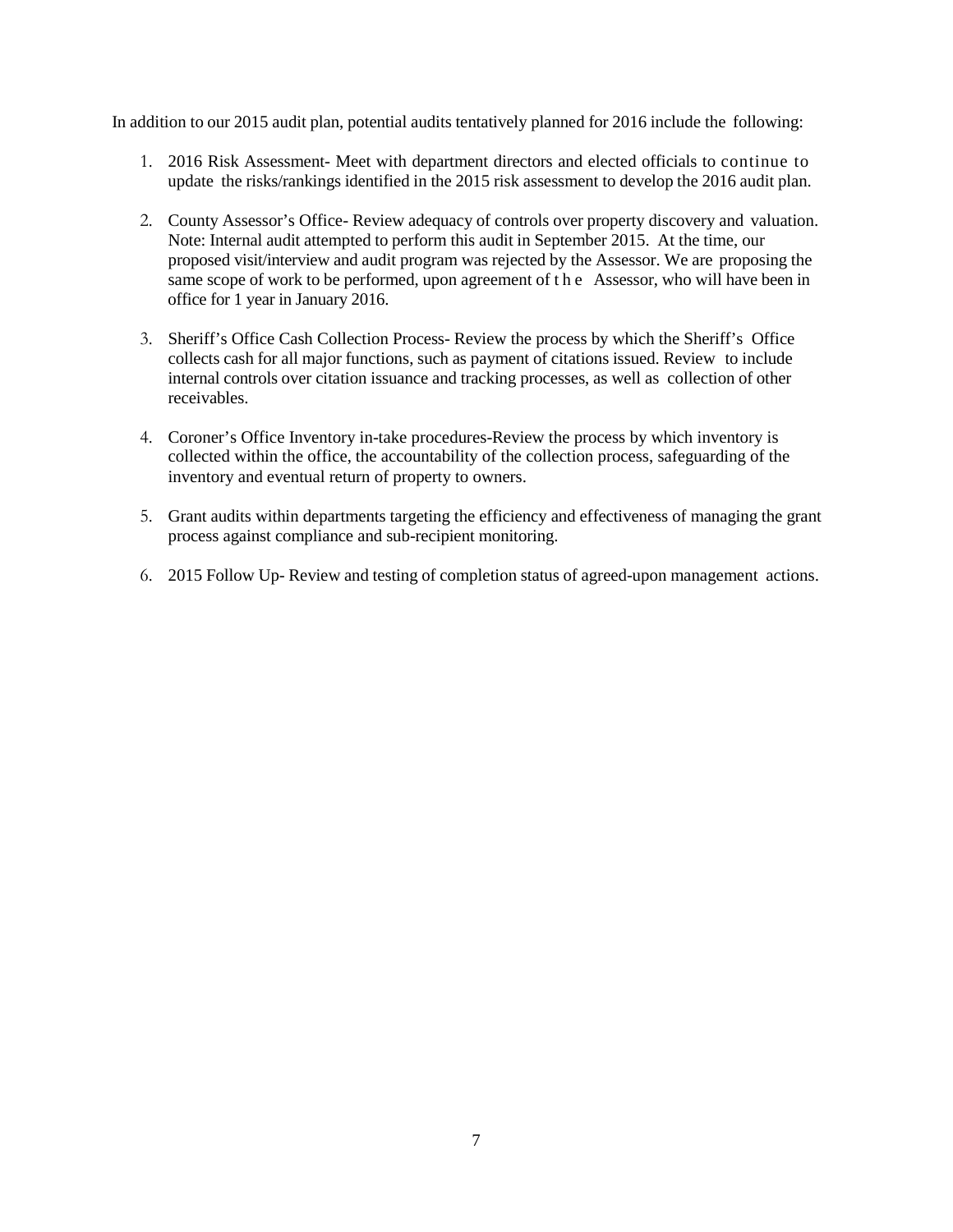#### **Appendix A- Risk Assessment Results**

<span id="page-8-0"></span>The table on the following pages presents the results of our risk assessment procedures as detailed in this report. **We reemphasize that these risks represent potential areas of concern rather than actual problems.** The vast majority of these risks would likely appear for any government or organization performing similar functions. The reader should not infer that this document is a reflection on the strengths or weaknesses of a particular function or the management of that function.

The following guidance relating to ranking of risks was provided to each county function when completing the risk assessment:

#### Magnitude rankings

**High risk:** Material impact on budget or financials (defined as \$1,000,000 or greater potential impact), cash flow seriously affected; serious diminution in the County's reputation with adverse publicity; major impact on customer service/significant downtime of critical applications/significant impact on employee morale; severe regulatory/legal criticism and Board attention required.

**Medium risk:** Moderate impact on budget or financials (defined as between \$100,000 and \$1,000,000); cash flow impact will be absorbed under normal operating conditions; impact on reputation, at least in the short term; potential impact to customer service/potential downtime of critical applications/consequences can be absorbed under normal operating conditions; potential for regulatory/legal criticism and Director-level attention required.

**Low risk:** Low (less than \$100,000) or no impact on budget or financial results; no impact on reputation; no impact to customer service/can be resolved by managers and staff; No regulatory or legal criticism.

#### Likelihood rankings

**Probable:** Risk issues are occurring or have a high likelihood of occurrence.

**Potential:** Risk may not be currently occurring, but may be reasonably expected to occur in the future.

**Remote:** Risk issues are expected to occur under exceptional circumstances only.

Areas with high magnitude rankings may be insignificant if the likelihood of occurrence is remote. Similarly, areas ranked as probable to occur/currently occurring may be insignificant if the corresponding ranking on magnitude of impact is low.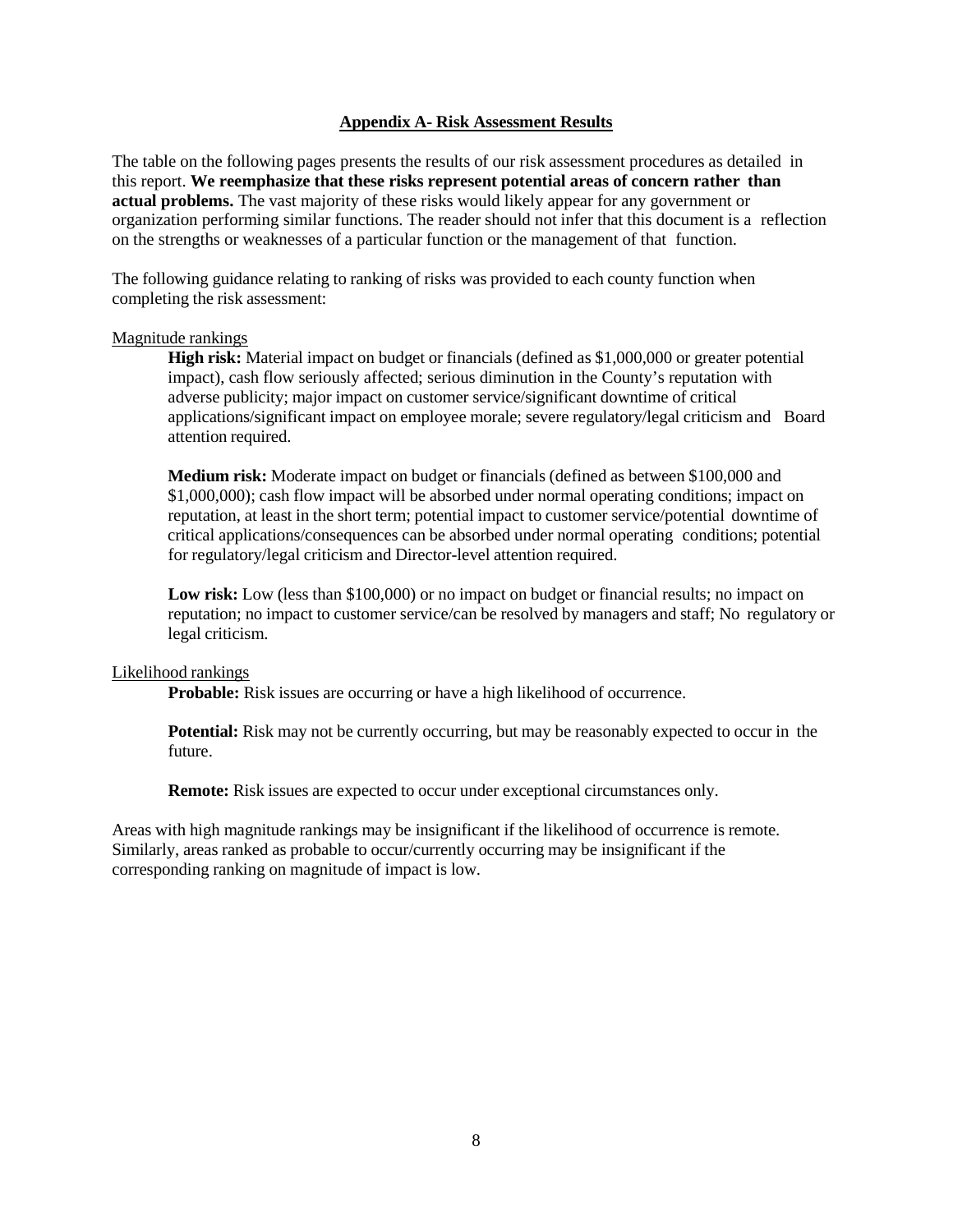| <b>Risk</b>                                                                                                                                                                           | Entity   | <b>Financial</b> | <b>Regulatory &amp;</b><br>Legal | Operational | <b>Reputation</b> | Likelihood of<br><b>Occurrence</b> | <b>Raw Risk</b><br>Score | <b>Final Risk</b><br><b>Score</b> |
|---------------------------------------------------------------------------------------------------------------------------------------------------------------------------------------|----------|------------------|----------------------------------|-------------|-------------------|------------------------------------|--------------------------|-----------------------------------|
|                                                                                                                                                                                       |          |                  |                                  |             |                   |                                    |                          |                                   |
| Risk that real or personal property might not be discovered for<br><b>Itaxation</b>                                                                                                   | Assessor | Low              | <b>High</b>                      | <b>High</b> | <b>High</b>       | Probable                           | 7.50                     | 15.84                             |
| Risk that mil levies may not be entered into the system correctly                                                                                                                     | Assessor | Low              | High                             | <b>High</b> | <b>High</b>       | Remote                             | 2.50                     | 5.84                              |
| Risk that property valuation could be altered inappropriately or that<br>the valuation amounts entered could be inaccurate                                                            | Assessor | Low              | High                             | <b>High</b> | <b>High</b>       | Probable                           | 7.50                     | 15.84                             |
| Risk that a property may not be correctly associated with all<br>applicable taxing districts                                                                                          | Assessor | Low              | <b>High</b>                      | <b>High</b> | <b>High</b>       | Remote                             | 2.50                     | 5.84                              |
| Risk that appraisal staff may not hold or maintain a valid and<br>appropriate appraiser's license or meet the continuing education<br>requirements for that license                   | Assessor | Low              | <b>High</b>                      | <b>High</b> | <b>High</b>       | <b>Potential</b>                   | 5.00                     | 10.84                             |
| Risk that statutory deadlines could be missed                                                                                                                                         | Assessor | Low              | Low                              | Low         | Low               | Remote                             | 1.00                     | 2.84                              |
| Risk that property could be inappropriately classified as exempt due<br>to data entry error or fraud                                                                                  | Assessor | Low              | <b>High</b>                      | <b>High</b> | <b>High</b>       | Probable                           | 7.50                     | 15.84                             |
| Risk that current or previous employees could have inappropriate<br>access, or an inappropriate level of access, to automated systems                                                 | Assessor | Low              | <b>High</b>                      | <b>High</b> | <b>High</b>       | <b>Potential</b>                   | 5.00                     | 10.84                             |
| Risk that agricultural or commercial landowners could fraudulently<br>complete their valuation questionnaires with inaccurate information to Assessor<br>reduce their land valuations |          | Low              | High                             | <b>High</b> | <b>High</b>       | <b>Potential</b>                   | 5.00                     | 10.84                             |
| Risk that property tax abatement could be processed inappropriately<br>or without proper authorization                                                                                | Assessor | Low              | <b>High</b>                      | <b>High</b> | <b>High</b>       | Probable                           | 7.50                     | 15.84                             |
| Risk that information required by law to be maintained confidential<br>could be released or compromised                                                                               | Assessor | Low              | <b>High</b>                      | <b>High</b> | <b>High</b>       | Potential                          | 5.00                     | 10.84                             |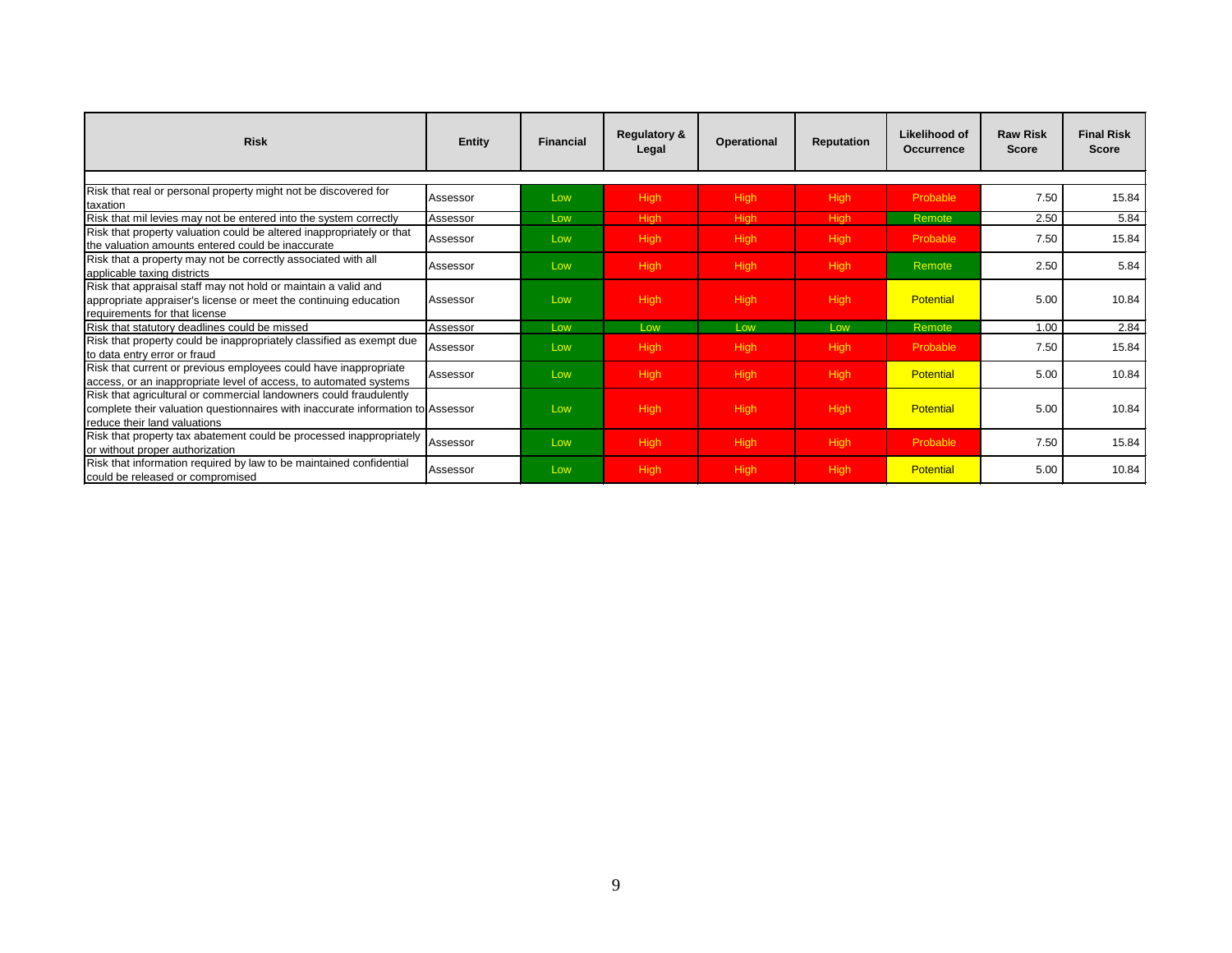| <b>Risk</b>                                                                                                                                                                                                                                          | Entity           | <b>Financial</b> | <b>Regulatory &amp;</b><br>Legal | Operational   | Reputation  | Likelihood of<br><b>Occurrence</b> | <b>Raw Risk</b><br>Score | <b>Final Risk</b><br><b>Score</b> |
|------------------------------------------------------------------------------------------------------------------------------------------------------------------------------------------------------------------------------------------------------|------------------|------------------|----------------------------------|---------------|-------------|------------------------------------|--------------------------|-----------------------------------|
|                                                                                                                                                                                                                                                      |                  |                  |                                  |               |             |                                    |                          |                                   |
| Risk that fees collected could be misappropriated                                                                                                                                                                                                    | Clerk & Recorder | Low              | Hiah                             | <b>High</b>   | <b>High</b> | Potential                          | 5.00                     | 5.57                              |
| Risk that items in the title, plate, or tab inventory could be<br>Imisappropriated or lost                                                                                                                                                           | Clerk & Recorder | Low              | Low                              | <b>Medium</b> | <b>High</b> | <b>Potential</b>                   | 3.50                     | 4.07                              |
| Risk that cash from motor vehicle offices could be stolen by an<br>external party                                                                                                                                                                    | Clerk & Recorder | Low              | Low                              | <b>High</b>   | <b>High</b> | <b>Potential</b>                   | 4.00                     | 4.57                              |
| Risk that errors might occur during the election process, requiring the Clerk & Recorder<br>election to be redone                                                                                                                                    |                  | <b>Medium</b>    | <b>High</b>                      | <b>Medium</b> | <b>High</b> | <b>Potential</b>                   | 5.00                     | 5.57                              |
| Risk that a theft or catastrophic incident will destroy historical public<br>property records, which have no backup or second copy. Incidents<br>could include water leaks above the historical records, fire and<br>sprinkler system, tornado, etc. | Clerk & Recorder | Low              | <b>Medium</b>                    | <b>Medium</b> | <b>High</b> | <b>Potential</b>                   | 4.00                     | 4.57                              |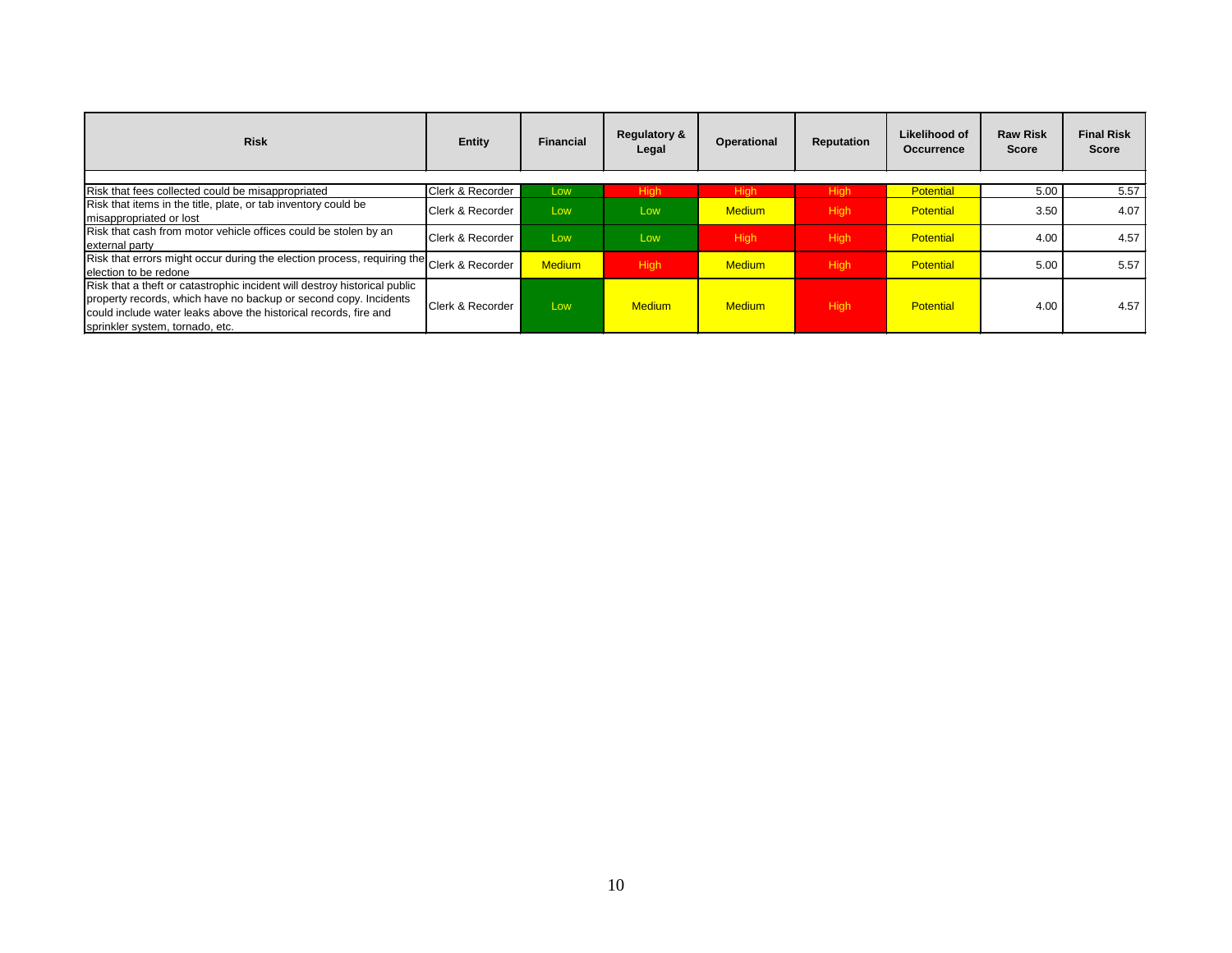| <b>Risk</b>                                                                                                                                                                                                                                   | <b>Entity</b>   | <b>Financial</b> | <b>Regulatory &amp;</b><br>Legal | <b>Operational</b> | <b>Reputation</b> | <b>Likelihood of</b><br><b>Occurrence</b> | <b>Raw Risk</b><br><b>Score</b> | <b>Final Risk</b><br><b>Score</b> |
|-----------------------------------------------------------------------------------------------------------------------------------------------------------------------------------------------------------------------------------------------|-----------------|------------------|----------------------------------|--------------------|-------------------|-------------------------------------------|---------------------------------|-----------------------------------|
| Risk of vendor fraud                                                                                                                                                                                                                          |                 | <b>High</b>      | <b>Medium</b>                    | <b>Medium</b>      | High              | <b>Potential</b>                          | 5.00                            | 4.26                              |
| Risk that one or more department director(s) could overspend                                                                                                                                                                                  | Finance         |                  |                                  |                    |                   |                                           |                                 |                                   |
| federal or state grants and allocations, which may require the<br>County's general fund to cover the overexpenditure                                                                                                                          | Finance         | <b>High</b>      | <b>Medium</b>                    | <b>Medium</b>      | <b>High</b>       | <b>Potential</b>                          | 5.00                            | 4.26                              |
| Risk that employees may commit fraud                                                                                                                                                                                                          | Finance         | <b>Medium</b>    | <b>Medium</b>                    | Low                | High              | <b>Potential</b>                          | 4.00                            | 3.51                              |
| Risk that the County might purchase services inappropriately through<br>a sole source procurement, or with inadequate evaluation criteria,<br>which could impair fair competition or result in poor quality<br>performance or excessive costs | Finance         | <b>Medium</b>    | Low                              | Low                | <b>High</b>       | <b>Potential</b>                          | 3.50                            | 3.14                              |
| Risk that employee income tax withholdings may not be paid timely<br>or in correct amounts, which could subject the County to penalty and Finance<br>interest payments                                                                        |                 | Low              | Low                              | Low                | Low               | Remote                                    | 1.00                            | 1.26                              |
| Risk that errors may occur in the final check paid to an employee<br>who is terminating employment, requiring the County to collect the<br>overpayment or pay additional funds due                                                            | Finance         | Low              | Low                              | Low                | Low               | <b>Potential</b>                          | 2.00                            | 2.01                              |
| Risk that contracts could be executed without proper approvals and<br>authorizations                                                                                                                                                          | Finance         | <b>Medium</b>    | <b>Medium</b>                    | <b>Medium</b>      | <b>Medium</b>     | <b>Potential</b>                          | 4.00                            | 3.51                              |
| Risk that vendor tax IDs and names may not match on W-9s and<br>1099s, which could subject the County to fines and require additional Finance<br>staff time to resolve                                                                        |                 | Low              | <b>Medium</b>                    | Low                | Low               | <b>Potential</b>                          | 2.50                            | 2.39                              |
| Risk that assets may not be properly tracked, resulting in possible<br>loss or theft                                                                                                                                                          | Finance         | Low              | Low                              | Low                | Low               | Remote                                    | 1.00                            | 1.26                              |
| Risk that other departments/offices might be running duplicate<br>finance/purchasing functions, which could impair ADCO's ability to<br>enforce policies and controls and reduce efficiency                                                   | Finance         | <b>Medium</b>    | Low                              | <b>Medium</b>      | Low               | <b>Potential</b>                          | 3.00                            | 2.76                              |
| Risk that fraudulent payments might be made to "ghost" employees                                                                                                                                                                              | Finance         | Low              | Low                              | <b>Medium</b>      | Low               | Remote                                    | 1.25                            | 1.45                              |
| Risk that employees could split vendor payments to circumvent<br>internal controls                                                                                                                                                            | Finance         | Low              | Low                              | Low                | Low               | <b>Potential</b>                          | 2.00                            | 2.01                              |
| Risk that inappropriate purchases could be made, which might not<br>represent the best use of county funds                                                                                                                                    | Finance         | Low              | Low                              | Low                | <b>Medium</b>     | <b>Potential</b>                          | 2.50                            | 2.39                              |
| Risk that the County is noncompliant with federal, state and other<br>grants that would impair its qualifications to receive future allocations Finance<br>and grant awards                                                                   |                 | <b>High</b>      | <b>High</b>                      | <b>Medium</b>      | <b>Medium</b>     | <b>Potential</b>                          | 5.00                            | 4.26                              |
| Risk that ineffective collection processes for the stormwater program<br>could result in inaccurate budgeting and improper administration                                                                                                     | Finance         | <b>High</b>      | <b>Medium</b>                    | <b>High</b>        | <b>High</b>       | <b>Potential</b>                          | 5.50                            | 6.23                              |
| Risk that properties in unincorporated Adams County would not be<br>assessed the correct stormwater fee, risking over- or undercharging<br>customers                                                                                          | <b>IFinance</b> | <b>Medium</b>    | Low                              | <b>High</b>        | <b>High</b>       | Probable                                  | 6.75                            | 7.48                              |
| Risk that purchasing authorization limits for directors and the county<br>manager may not be set appropriately, weakening the control if limits<br>are set too high or increasing purchasing department workload if<br>limits are set too low | Finance         | <b>Medium</b>    | Low                              | <b>Medium</b>      | Low               | <b>Potential</b>                          | 3.00                            | 2.76                              |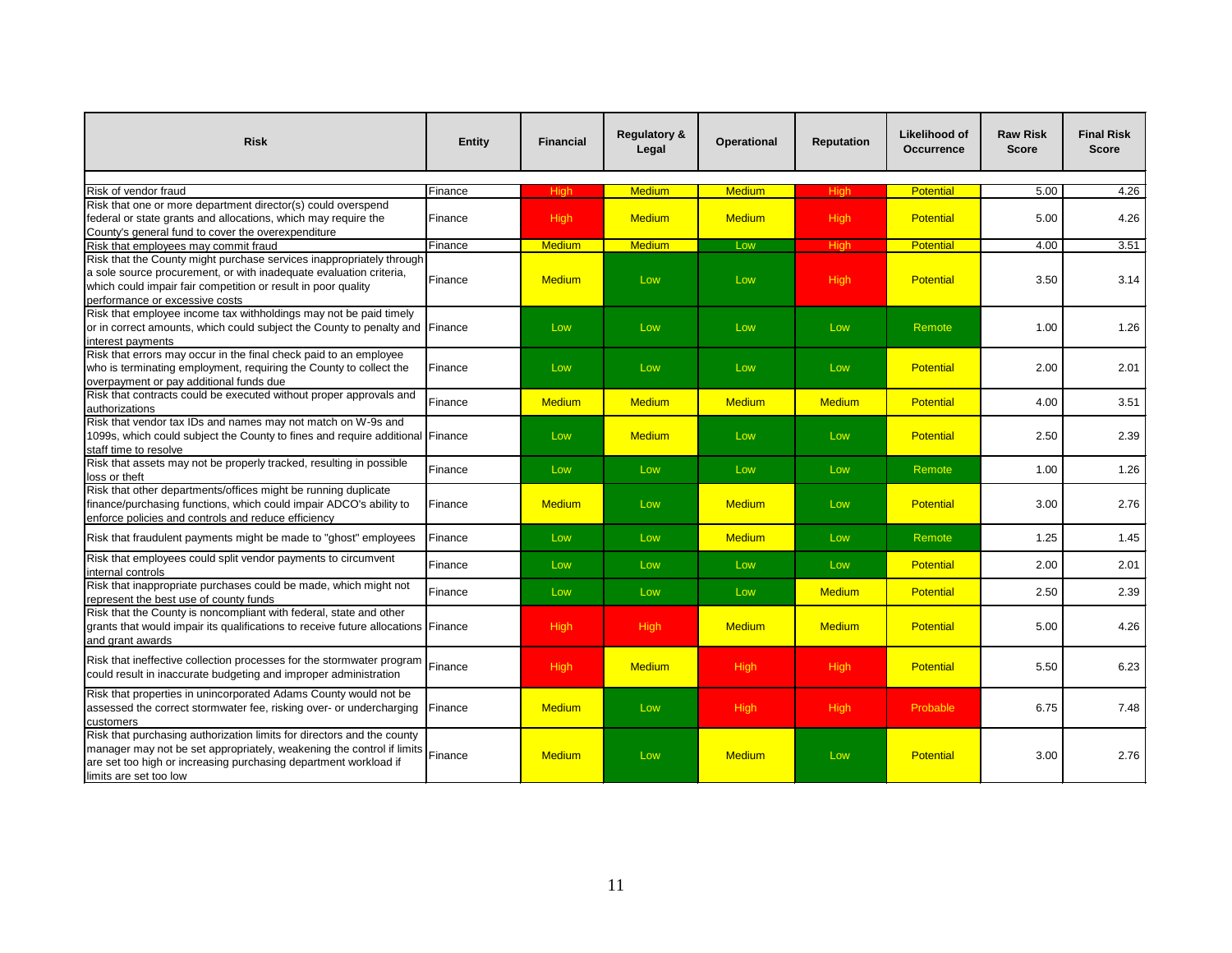| <b>Risk</b>                                                                                                                   | Entity  | <b>Financial</b> | <b>Regulatory &amp;</b><br>Legal | Operational   | <b>Reputation</b> | Likelihood of<br>Occurrence | <b>Raw Risk</b><br><b>Score</b> | <b>Final Risk</b><br><b>Score</b> |
|-------------------------------------------------------------------------------------------------------------------------------|---------|------------------|----------------------------------|---------------|-------------------|-----------------------------|---------------------------------|-----------------------------------|
|                                                                                                                               |         |                  |                                  |               |                   |                             |                                 |                                   |
| Risk that revenues from traffic tickets, other fines and fees, and<br>handgun permits may be misappropriated                  | Sheriff | Low              | <b>Medium</b>                    | Low           | <b>Medium</b>     | Remote                      | 1.50                            | 2.44                              |
| Risk that goods and services may not be put out to competitive bid<br>as required                                             | Sheriff | Low              | Low                              | <b>Medium</b> | Low               | Remote                      | 1.25                            | 2.19                              |
| Risk that items purchased with County funds may be subject to<br>waste and abuse                                              | Sheriff | Low              | Low                              | Low           | <b>Medium</b>     | Remote                      | 1.25                            | 2.19                              |
| Risk that grant provisions may not be adhered to, resulting in loss of<br>funding                                             | Sheriff | Low              | <b>Medium</b>                    | Low           | Low               | Remote                      | 1.25                            | 2.19                              |
| Risk that County-owned assets, including weaponry and specialized<br>police equipment, may not be appropriately secured       | Sheriff | Low              | Low                              | Low           | <b>Medium</b>     | Remote                      | 1.25                            | 2.19                              |
| Risk of lawsuits relating to police actions                                                                                   | Sheriff | <b>Medium</b>    | <b>Medium</b>                    | <b>Medium</b> | <b>High</b>       | <b>Potential</b>            | 4.50                            | 5.44                              |
| Risk that impounded vehicles may be Ineffectively secured                                                                     | Sheriff | Low              | Low                              | Low           | Low               | Remote                      | 1.00                            | 1.94                              |
| Risk that Ghost" employees may be added to payroll "                                                                          | Sheriff | <b>Medium</b>    | Low                              | Low           | <b>Medium</b>     | Remote                      | 1.50                            | 2.44                              |
| Risk of seizure and/or commissary funds or assets could be<br><b>I</b> misappropriated                                        | Sheriff | Low              | Low                              | Low           | <b>Medium</b>     | Remote                      | 1.25                            | 2.19                              |
| Risk of staffing adequacy and that personnel leave due to the nature<br>of the work leaving the office with limited resources | Sheriff | <b>Medium</b>    | Low                              | <b>Medium</b> | Low               | <b>Potential</b>            | 3.00                            | 3.94                              |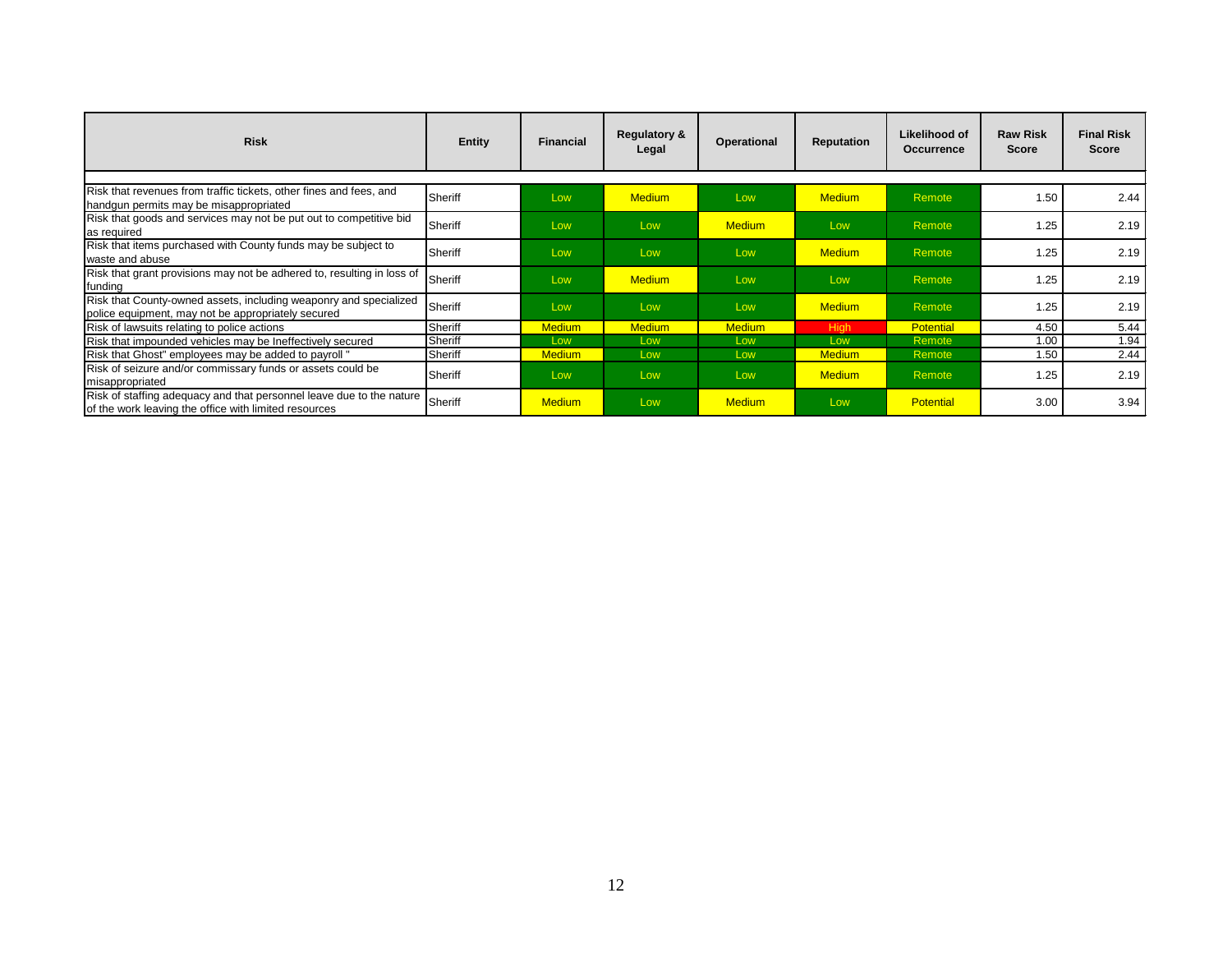| <b>Risk</b>                                                                                                                                                 | Entity  | Financial | <b>Regulatory &amp;</b><br>Legal | Operational   | Reputation    | <b>Likelihood of</b><br><b>Occurrence</b> | <b>Raw Risk</b><br>Score | <b>Final Risk</b><br><b>Score</b> |
|-------------------------------------------------------------------------------------------------------------------------------------------------------------|---------|-----------|----------------------------------|---------------|---------------|-------------------------------------------|--------------------------|-----------------------------------|
| Risk that personal property from deceased could be lost or<br>misappropriated                                                                               | Coroner | Low       | <b>Medium</b>                    | <b>Medium</b> | High          | <b>Potential</b>                          | 4.00                     | 4.15                              |
| Risk that evidence to support the cause of death may not be<br>adequately maintained, resulting in potential litigation                                     | Coroner | Low       | <b>Medium</b>                    | Low           | <b>Medium</b> | Remote                                    | 1.50                     | 1.65                              |
| Risk of lawsuits resulting from potentially inappropriate handling or<br>disposition of deceased persons                                                    | Coroner | Low       | Low                              | Low           | <b>Medium</b> | Remote                                    | 1.25                     | 1.40                              |
| Risk of staffing adequacy and that personnel leave due to the difficult<br>nature of the work leaving the office with more work than they are<br>able to do | Coroner | Medium.   | Low                              | <b>Medium</b> | <b>Medium</b> | <b>Potential</b>                          | 3.50                     | 3.65                              |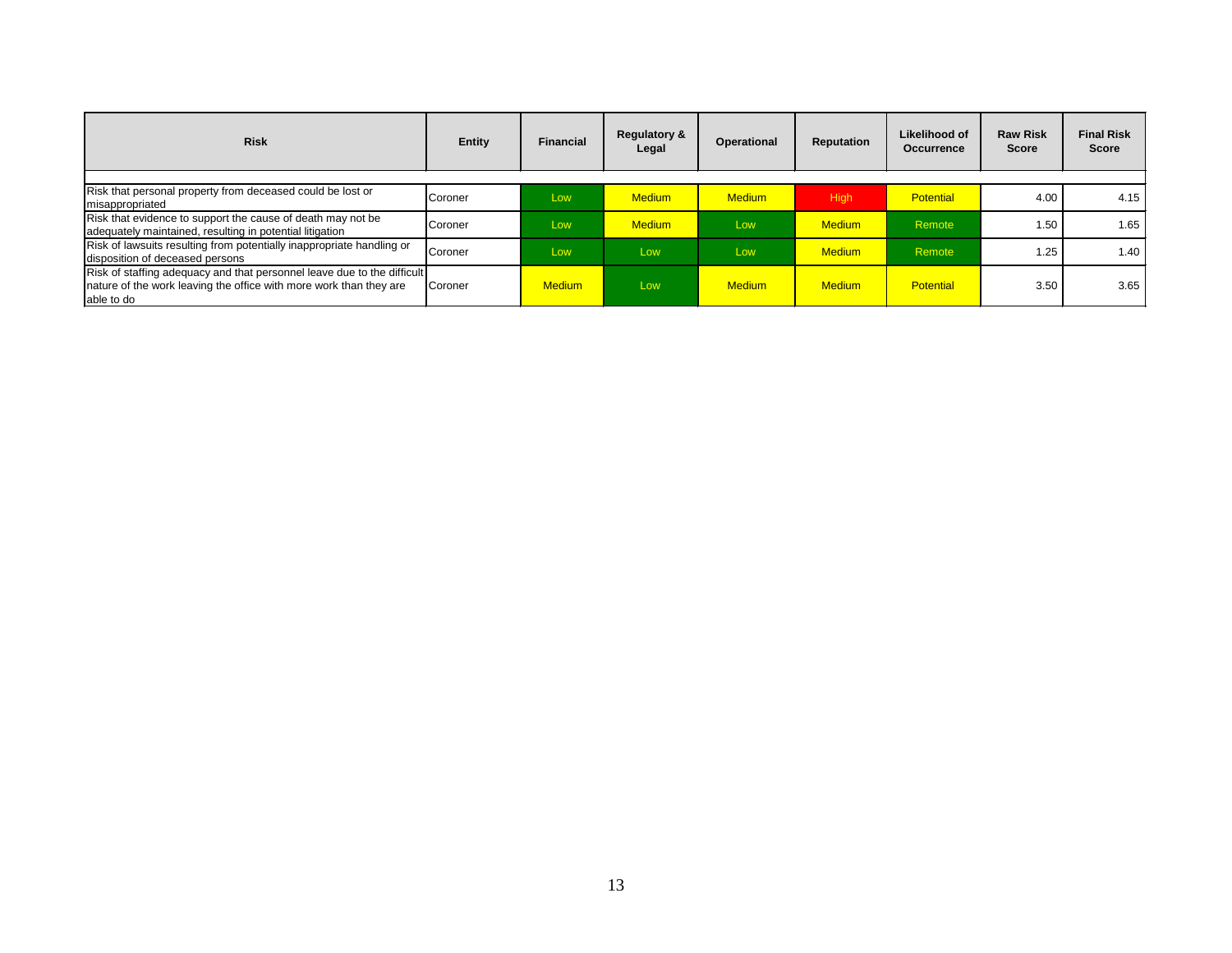| <b>Risk</b>                                                                                                                                                  | <b>Entity</b> | <b>Financial</b> | <b>Regulatory &amp;</b><br>Legal | <b>Operational</b> | <b>Reputation</b> | Likelihood of<br><b>Occurrence</b> | <b>Raw Risk</b><br><b>Score</b> | <b>Final Risk</b><br><b>Score</b> |
|--------------------------------------------------------------------------------------------------------------------------------------------------------------|---------------|------------------|----------------------------------|--------------------|-------------------|------------------------------------|---------------------------------|-----------------------------------|
|                                                                                                                                                              |               |                  |                                  |                    |                   |                                    |                                 |                                   |
| Risk that tax payment might be applied to the wrong account or that<br>duplicate payments could be made                                                      | Treasurer     | Low              | Low                              | <b>Medium</b>      | <b>Medium</b>     | Remote                             | 1.50                            | 1.20                              |
| Risk that funds could potentially be embezzled/misappropriated<br>during collection of property tax payments                                                 | Treasurer     | Low              | Low                              | <b>Medium</b>      | <b>Medium</b>     | Remote                             | 1.50                            | 1.20                              |
| Risk that funds could be misappropriated from cash drawers                                                                                                   | Treasurer     | Low              | Low                              | <b>High</b>        | High              | <b>Potential</b>                   | 4.00                            | 3.08                              |
| Risk that physical security may not be adequate to protect staff from<br>physical harm or funds from potential theft                                         | Treasurer     | Low              | Low                              | <b>High</b>        | High              | Remote                             | 2.00                            | 1.58                              |
| Risk that cash might be left unsecured, subjecting funds to potential<br><b>Imisappropriation</b>                                                            | Treasurer     | Low              | Low                              | Low                | <b>Medium</b>     | Remote                             | 1.25                            | 1.01                              |
| Risk that cash transmitted from other county agencies could be<br>misappropriated during processing                                                          | Treasurer     | Low              | Low                              | Low                | <b>Medium</b>     | Remote                             | 1.25                            | 1.01                              |
| Risk that controls may not be adequate to prevent funds from being<br>misappropriated or moved erroneously from one taxpayer account to Treasurer<br>another |               | Low              | Low                              | <b>Medium</b>      | <b>Medium</b>     | Remote                             | 1.50                            | 1.20                              |
| Risk that a false vendor could be created and payments made to that Treasurer<br>false vendor without detection                                              |               | Low              | Low                              | Low                | <b>Medium</b>     | Remote                             | 1.25                            | 1.01                              |
| Risks of changing financial institutions                                                                                                                     | Treasurer     | Low              | Low                              | Low                | Low               | Remote                             | 1.00                            | 0.83                              |